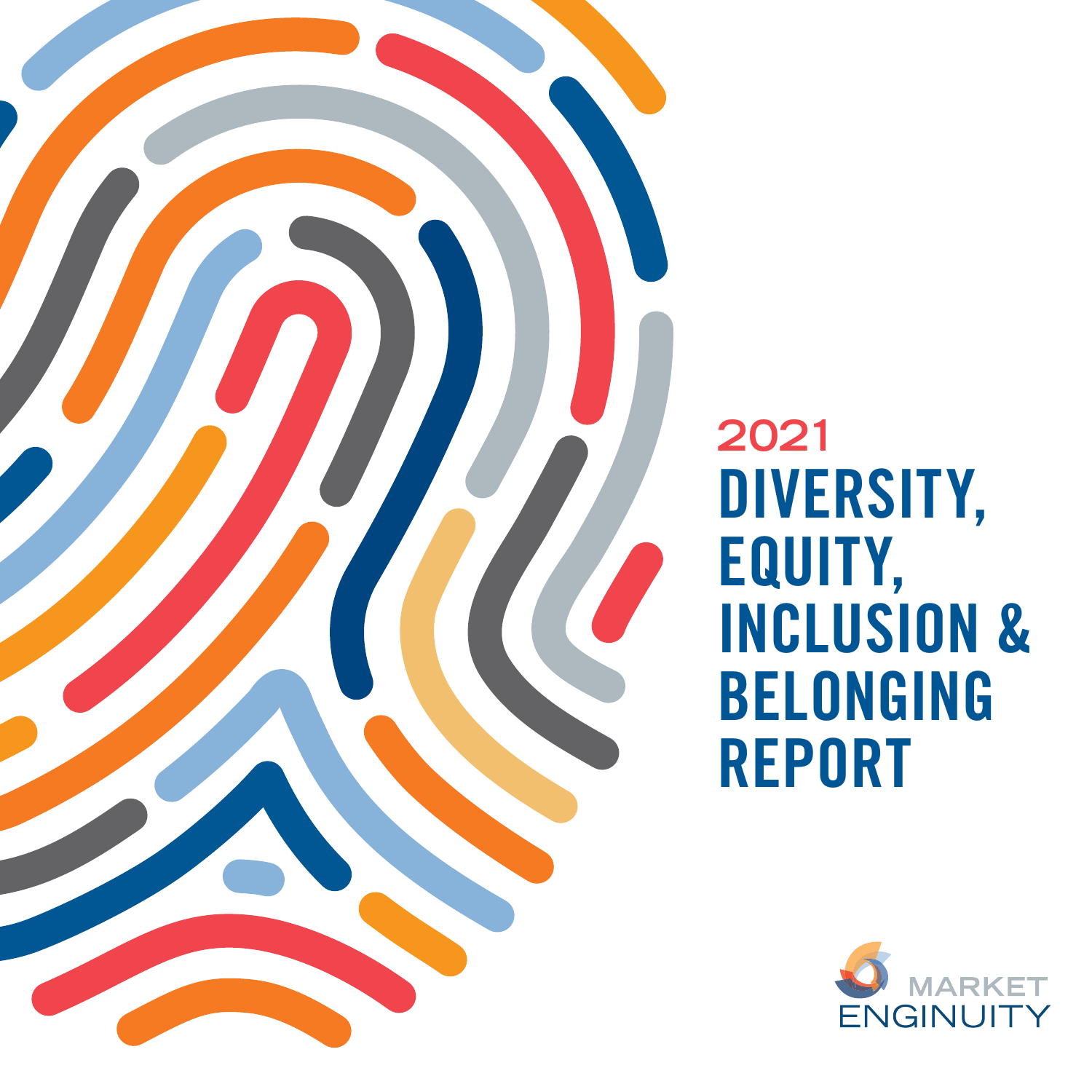Over the last two years, Market Enginuity has learned and grown together — focusing on diversity, equity, inclusion and belonging (DEIB) within our organization. We've made foundational changes and prioritized company-wide training and education that improve the organization today and for years to come. As a team, we have updated our Core Values, evaluated our policies, and committed to ongoing conversations to continuously grow our awareness.

It's been a personal journey as well — from understanding the impact on individual team members to the desire to make change. I'm grateful to the many employees who shared their personal experiences and helped me see what we need to do to move the organization forward.

Prioritizing DEIB in 2020-2021 has strengthened our culture, and we are still early in our journey. In the year ahead we will continue our conversations and work to build an inclusive culture that minimizes bias and addresses systemic inequalities to ensure every employee feels valued and respected.

As part of our commitment to systemic change, we are publishing our first Diversity, Equity, Inclusion and Belonging Report. We recognize that DEIB work is an ongoing process of self-awareness. Starting this year, the annual report will hold us accountable to our commitment, documenting our journey with our employees, partners and the clients we serve. Together, we are creating an organization where all team members feel welcome and know they belong.





## **GROWING THROUGH CHANGE**

JIM TASZAREK President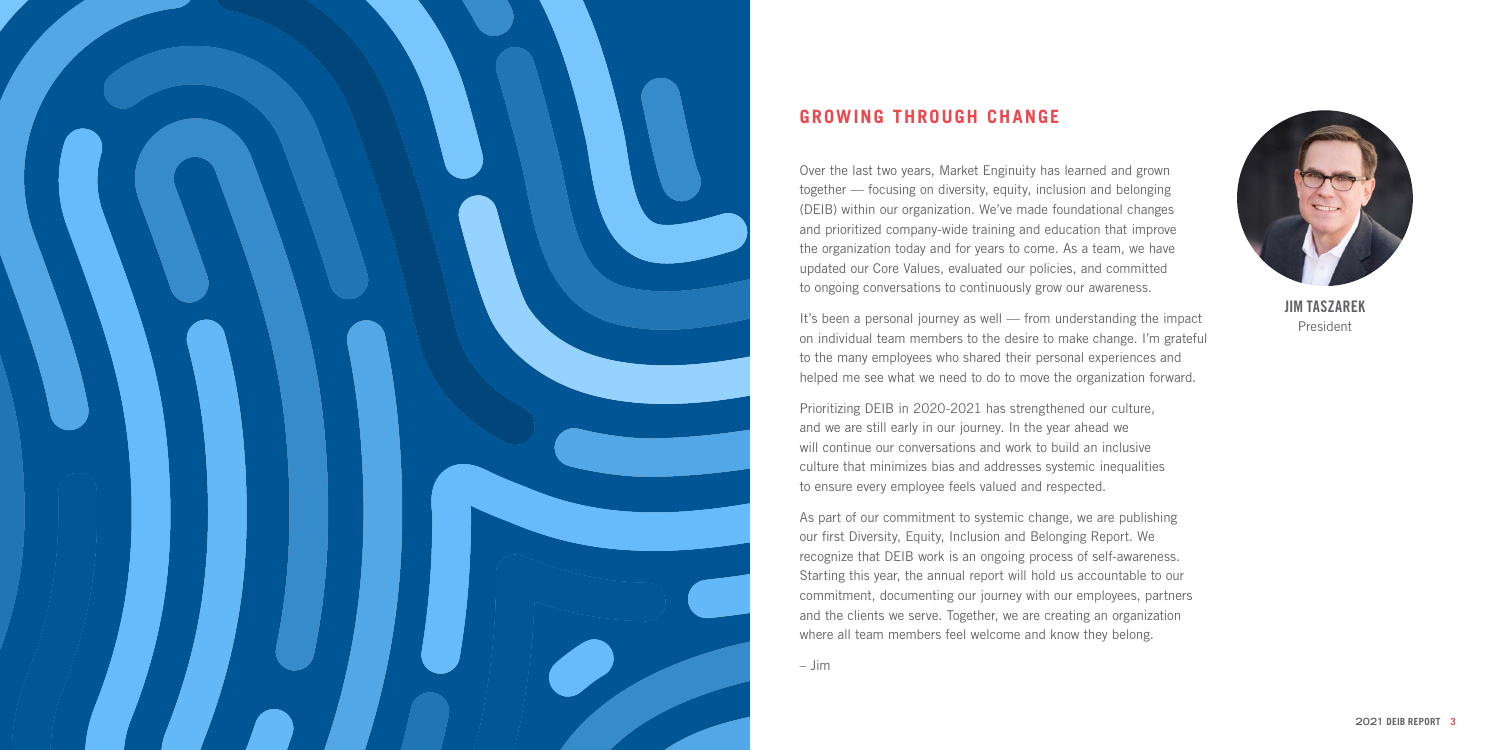## **ENGINUITY DEIB MILESTONES**



Conducted **company-wide pay equity review**

Participated in second **Public Media for All Day of Action and Education** 





# **2022**

After a year of education in 2021, we will focus on belonging in 2022 to ensure that our organization is a place where all employees feel that they belong. We will also add Juneteenth as a paid company holiday.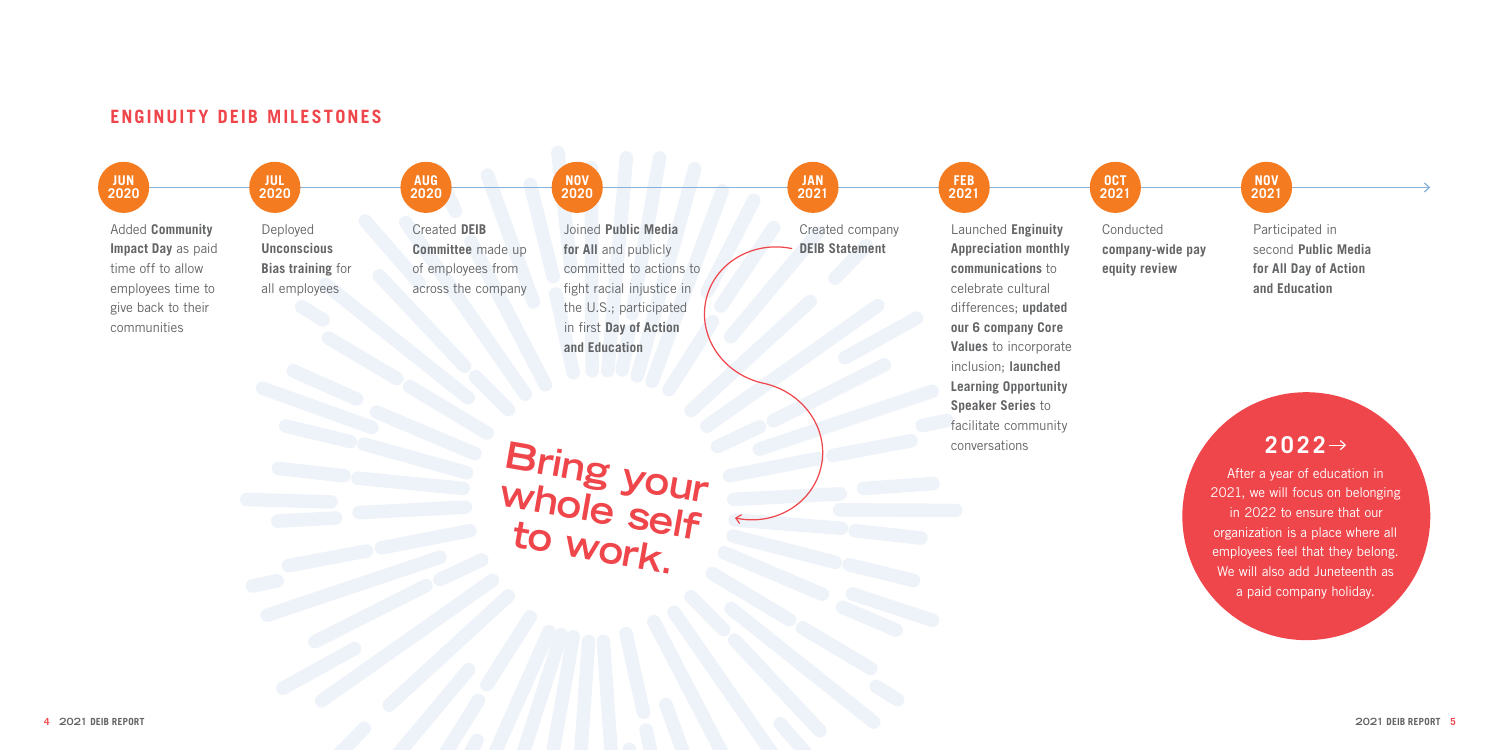# **ENGINUITY DEIB COMMITTEE**

# **THANK YOU**

TO MEMBERS OF OUR ENGINUITY COMMUNITY WHO DEDICATED TIME AND EFFORT ABOVE AND BEYOND THEIR ROLES TO SUPPORT OUR DEIB WORK

Founded in 2020, the DEIB Committee consists of employee volunteers who share a passion for inclusion. The mission of the DEIB Committee is to listen to the organization and identify opportunities for continued growth in our DEIB work. Meeting monthly, the committee is responsible for counseling, advising and suggesting recommendations for the company's hiring practices, products we represent, marketing language, and processes through the lens of inclusion. They act as champions of diversity, equity, inclusion and belonging within their own teams and the wider organization.







LEFT TO RIGHT, TOP TO BOTTOM: Stephanie Shweiki, Ebony Lee, Lisa McFarlin, Althea Evans, Randee Manley, Jim Taszarek, Millie Garza, Karen Aalund, Pat Marble, Riley Cutler, Amy Griffith, Rufus Moore, and Harry Clark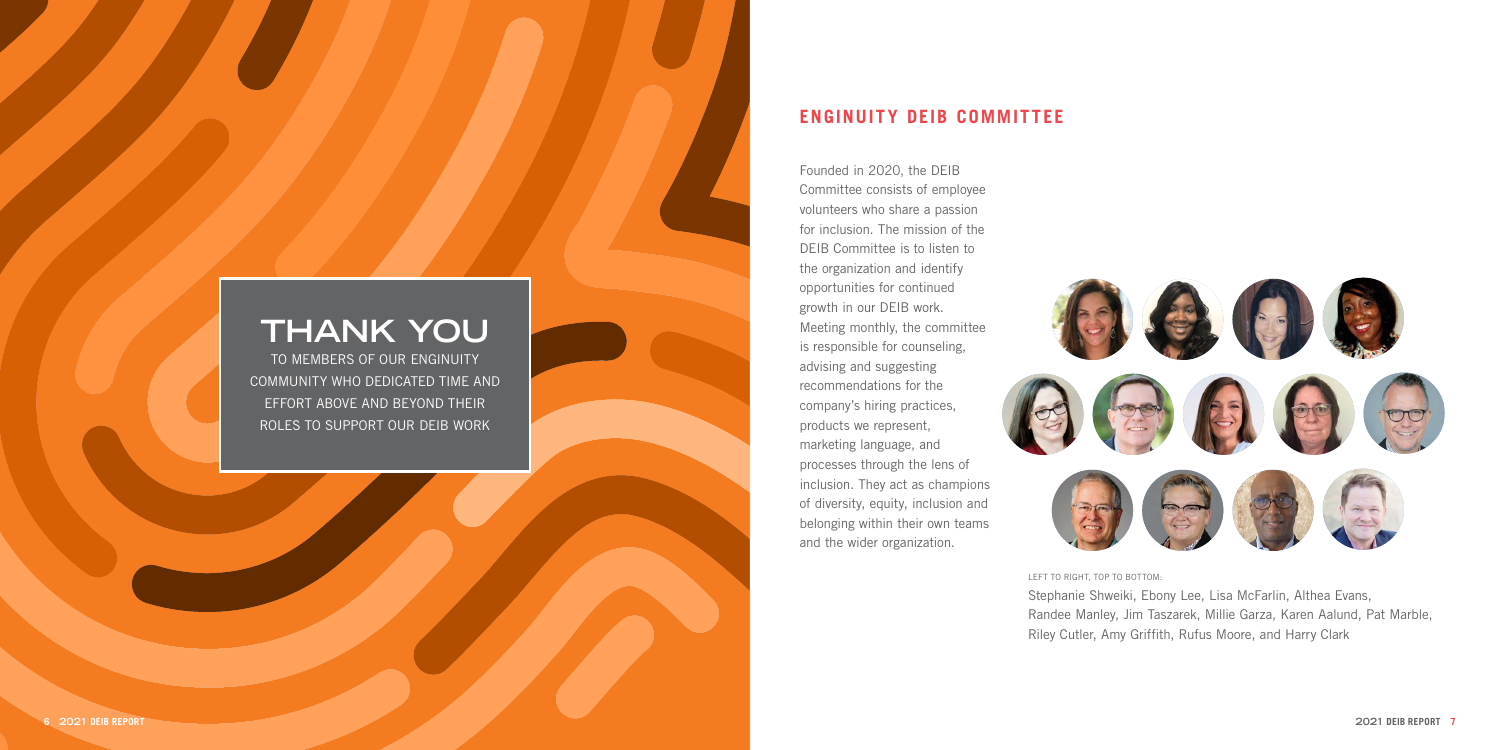# **ENGINUITY REPRESENTATION**



*origin incorporated in other races*





| 28% Baby Boomer |
|-----------------|
| 39% Gen X       |
| 31% Gen Y       |
| (Milleninials)  |
| 2% Gen Z        |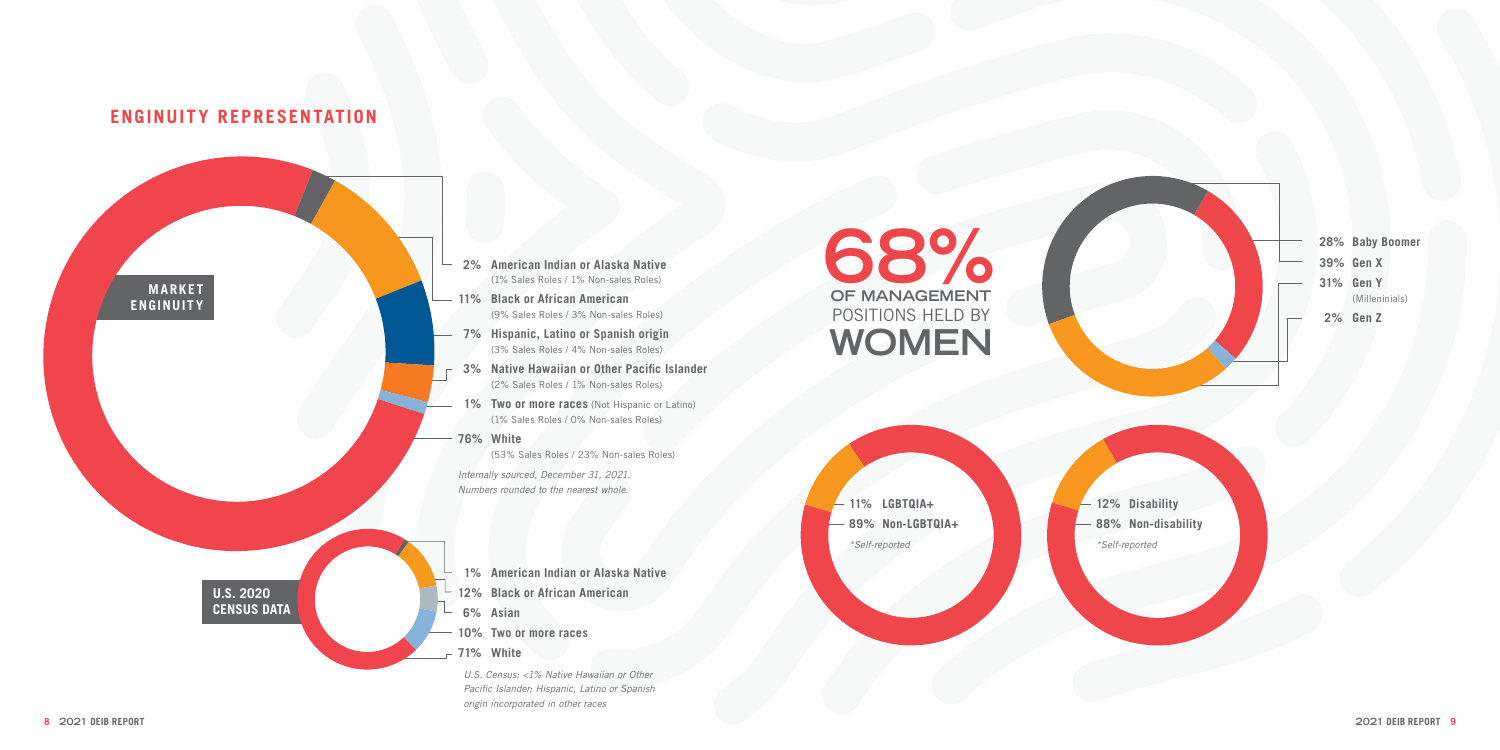# **SUPPORTING OUR WORKFORCE**

In 2021 we took active steps to diversify our team with the focus on diversity and inclusion.

#### **LAUNCHED BLIND RECRUITING PROCESS**

We asked candidates to remove personal identifiable information from résumés including names and addresses that could potentially create an unconscious bias from a hiring manager.

This allowed for equitable vetting of candidates during the hiring process to remove biases, helping us make stronger hires and consider candidates based solely on experience and skills.

# OF 2021 NEW HIRES HAVE A **53% DIVERSE BACKGROUND**

#### **INCREASED DIVERSE CANDIDATE SOURCING**

We started posting open positions on diverse job boards to source underrepresented candidates.

#### **LAUNCHED CORPORATE TRAINING INITIATIVE**

We began building comprehensive sales training for new hires that will ultimately lead to more diversity as we rely less on sales experience and are able to hire well-rounded candidates who can be trained on the job.

As a recent new hire, I loved going through the blind résumé process. I felt calmer than ever before as a candidate because I knew I was being judged on my qualifications. I believe this allowed those hiring to better assess my fit for the role and convinced me that Market Enginuity really operated out of its values."



# **"**

TARA CHESSMAN Podcast Strategic Partnerships Manager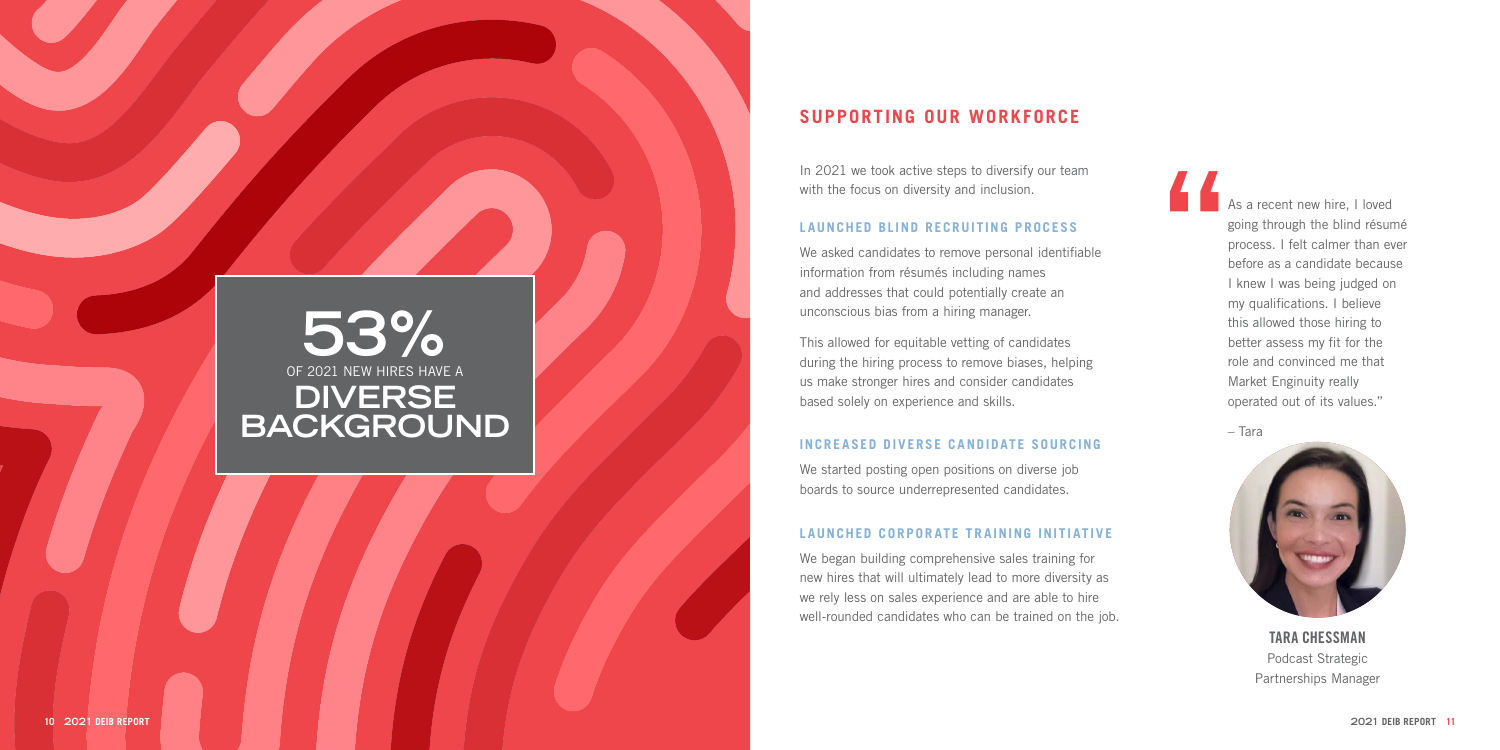

**LISTEN** THROUGH EMPLOYEE SURVEYS

**ADVANCE** THE PURSUIT OF RACIAL EQUITY WITH OUR CLIENTS

2021 saw a **19% INCREASE** YOY in sentiment about corporate diversity

> **FOSTER CONVERSATION**

Support the racial equity efforts of our station partners

**ACCELERATE** REPRESENTATION

> Thoughtful hiring practices and focus on retention

**The United States (During Market Enginuity's Caring Conversations Day, I was finally, after 30 years, able to share my full story and whole self** Caring Conversations Day, I was finally, after 30 years, able to share my full story and whole self at work. The positive response from colleagues across the nation via text, email and calls was overwhelming. I am so grateful for the opportunity."

Through ongoing awareness, courageous conversations and education

## **ONGOING COMMITMENTS**

– Amy

AMY GRIFFIN Market Leader WMFE | WMFV Orlando, FL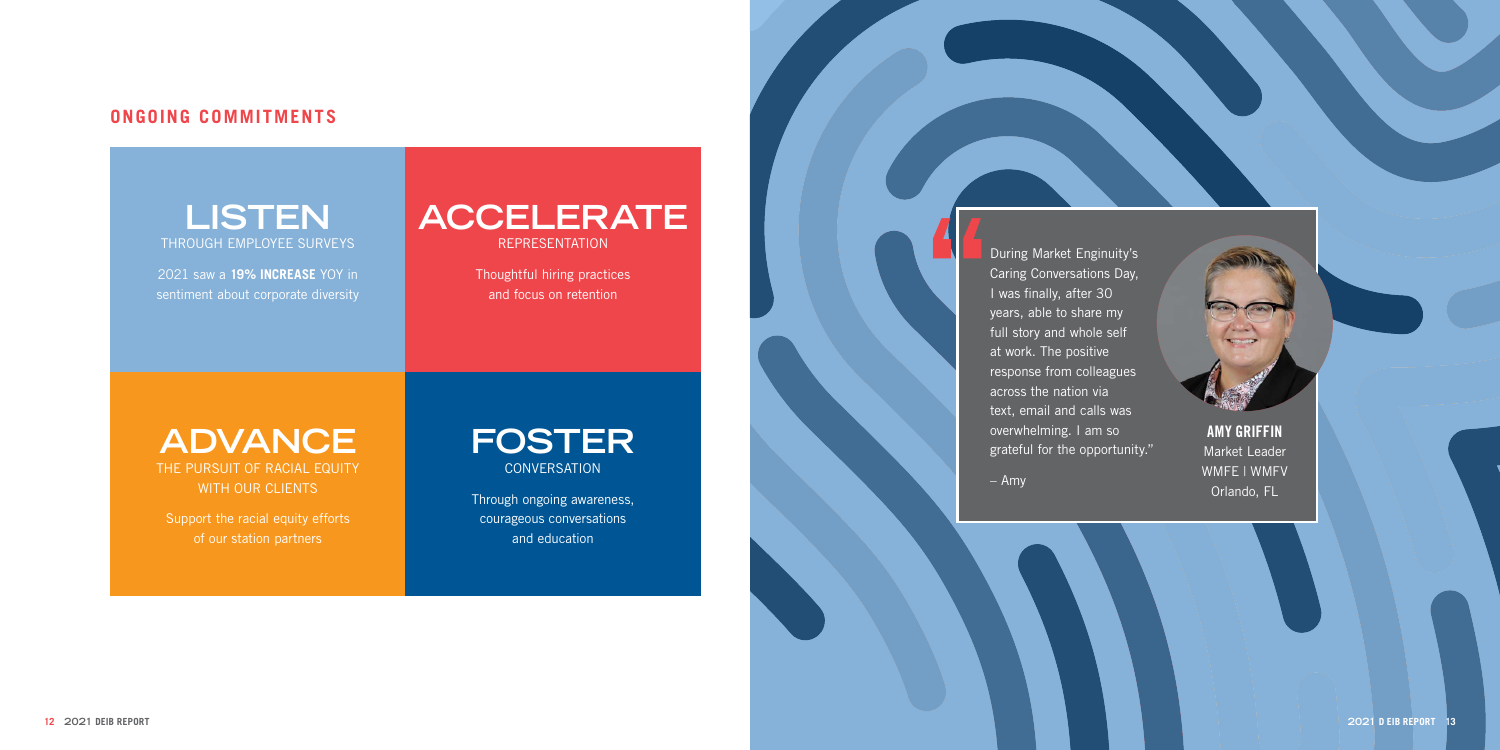RANDEE MANLEY Director, People Operations & Organizational Effectiveness



# **LOOKING AHEAD**

We are excited about the progress we have made since late 2020 on our diversity efforts. Yet, we recognize that this is a journey and not a destination. Focusing on diversity and inclusion is not enough to truly make change. Over the last year we focused on shared language around diversity, providing internal education to align our goals with our values — this year we will take it to the next level.

Because we recognize that when you feel free to be yourself at work, you can worry less, build better relationships and be more productive, 2022 is the year for us to create belonging — ensuring that our organization is a place where everyone, regardless of their background, feels that they belong.

Through on-going education, Ally and Advocate training, and continuing our Caring Conversations, we will center our activities around ensuring we create a safe space in which all employees feel seen, connected, supported and proud to be part of the Market Enginuity Team.

– Randee



Thank you to the partners who helped us progress our racial equity thinking in 2021. Through thoughtful conversations, our team gained new perspectives to inspire a sense of equity and inclusion.

#### **— 2021 LEARNING OPPORTUNITY SPEAKERS —**



ADRIENNE LUCAS, JD Director of DEI, The One Club for Creativity



JENNIFER CHAU Founder and Director, AZ AANHPI for Equity and AZ AANHPI Advocates



TOPPER CAREW Research Scientist, Technologist, Filmmaker, Architect



JERRY WON Founder, Just Like Media; Host, *Dear Asian Americans*

**14 2021 DEIB REPORT 2021 DEIB REPORT 15**